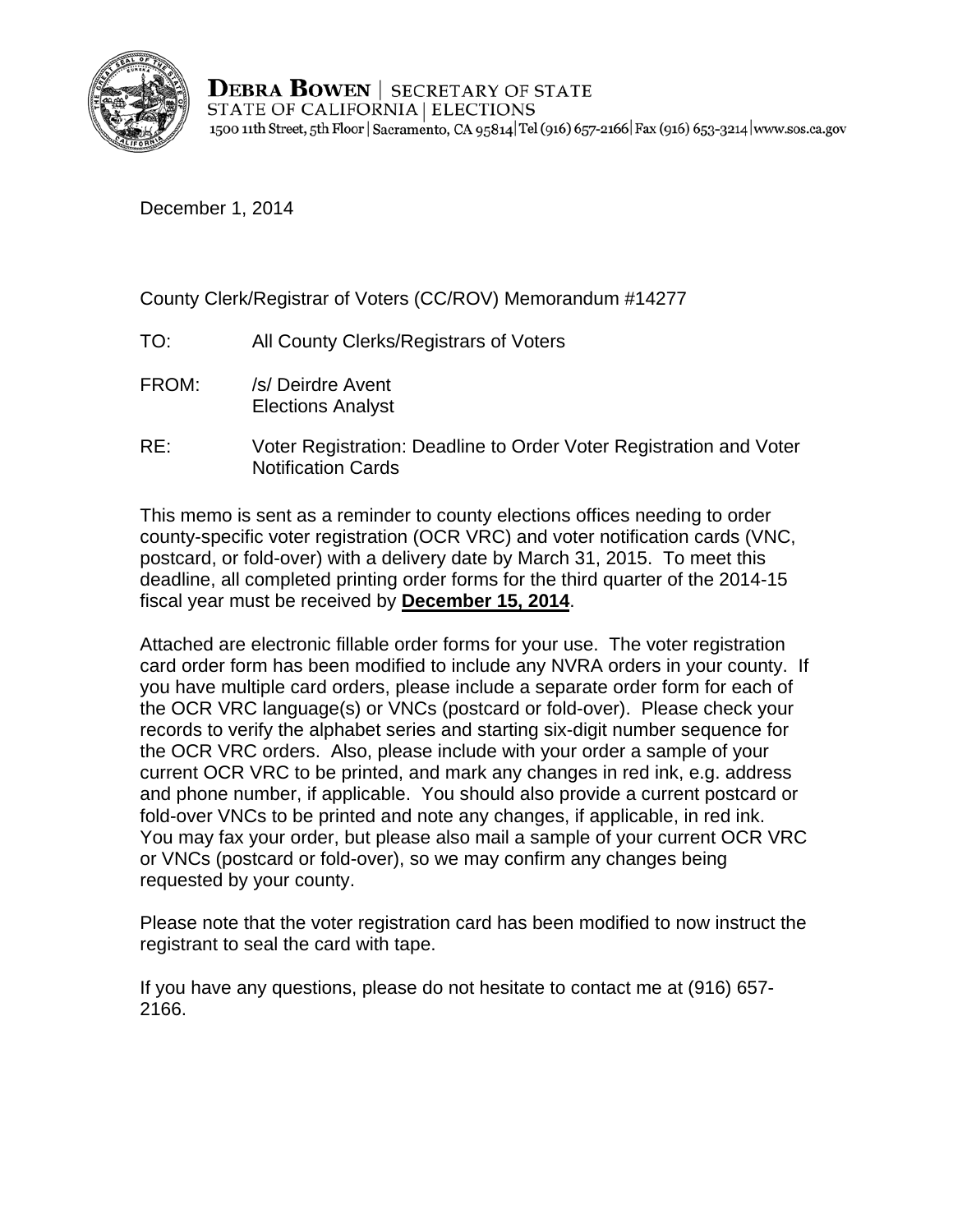## Printing Order Form For Voter Registration Cards

| <b>County Name:</b>                                                                                               |                                                                                 |  |  |  |
|-------------------------------------------------------------------------------------------------------------------|---------------------------------------------------------------------------------|--|--|--|
| Order Prepared by:                                                                                                |                                                                                 |  |  |  |
| <b>Phone Number:</b><br><b>Email Address:</b>                                                                     |                                                                                 |  |  |  |
| Fax Number:                                                                                                       |                                                                                 |  |  |  |
| Date:                                                                                                             |                                                                                 |  |  |  |
| FORMAT: OCR VRCs                                                                                                  |                                                                                 |  |  |  |
| Language (CHECK ONE BOX): □ English □ English/Chinese □ English/Hindi                                             |                                                                                 |  |  |  |
| □ English/Japanese □ English/Khmer                                                                                | □ English/Korean □ English/Spanish                                              |  |  |  |
| $\Box$ English/Tagalog $\Box$ English/Thai                                                                        | $\Box$ English/Vietnamese                                                       |  |  |  |
|                                                                                                                   |                                                                                 |  |  |  |
|                                                                                                                   |                                                                                 |  |  |  |
| Shipping Address for County and NVRA Agency VRCs (Street Address):                                                |                                                                                 |  |  |  |
| the contract of the contract of the contract of the contract of the contract of                                   | the contract of the contract of the contract of the contract of the contract of |  |  |  |
|                                                                                                                   |                                                                                 |  |  |  |
| <b>□ Loading Dock</b> □ Inside Delivery                                                                           | $\Box$ Loading Dock $\Box$ Inside Delivery                                      |  |  |  |
| Please return to: Deirdre Avent<br>Secretary of State<br><b>Elections Division</b><br>1500 11th Street, 5th Floor | <b>PRINT</b>                                                                    |  |  |  |
| Sacramento, CA 95814<br>Deirdre.Avent@sos.ca.gov<br>Phone: (916) 657-2166<br>(916) 653-3214<br>Fax:               | <b>CLEAR</b>                                                                    |  |  |  |

**NOTE: A sample of your current VRC must accompany the order form with any corrections or updates marked in red ink on the card.**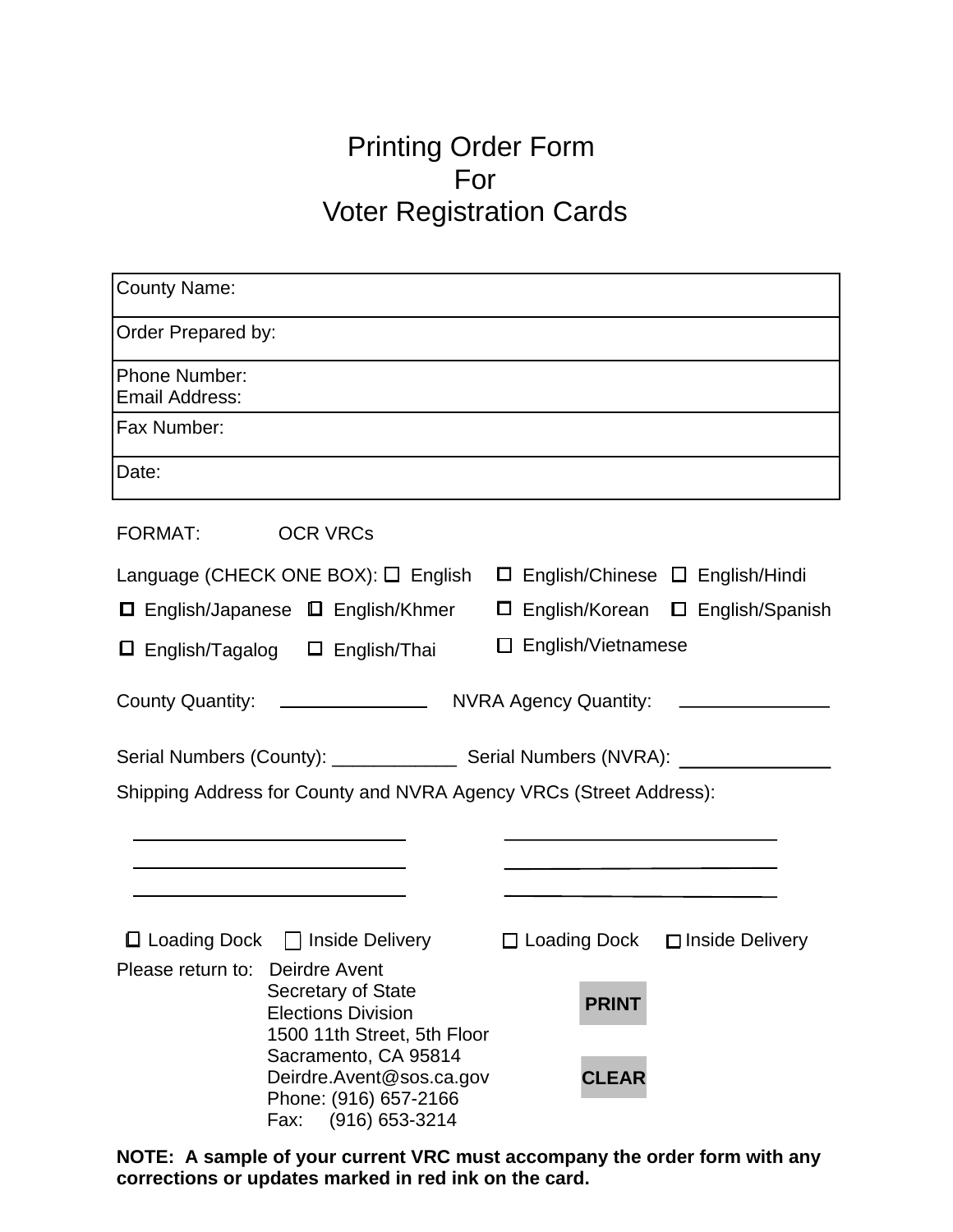## Printing Order Form For Voter Notification Cards (Postcard)

| <b>County Name:</b>                    |                                                                                                                                    |                                               |
|----------------------------------------|------------------------------------------------------------------------------------------------------------------------------------|-----------------------------------------------|
| Order Prepared by:                     |                                                                                                                                    |                                               |
| <b>Phone Number:</b><br>Email Address: |                                                                                                                                    |                                               |
| Fax Number:                            |                                                                                                                                    |                                               |
| Date:                                  |                                                                                                                                    |                                               |
| <b>FORMAT:</b>                         | $\Box$<br><b>Current Form-fed</b>                                                                                                  | Inkjet Sheets $(8\ 1/2 \times 11)$<br>$\Box$  |
| Language (CHECK ONE BOX):              | $\Box$ English $\Box$ English/Spanish                                                                                              | English/Spanish/Chinese                       |
|                                        | English/Spanish/Tagalog                                                                                                            | English/Spanish/Vietnamese                    |
| $\Box$                                 |                                                                                                                                    |                                               |
|                                        |                                                                                                                                    |                                               |
|                                        | Shipping Address for VNCs (Street Address):                                                                                        |                                               |
|                                        |                                                                                                                                    |                                               |
|                                        |                                                                                                                                    |                                               |
| CHECK ONE BOX:                         | <b>Loading Dock</b><br>$\Box$                                                                                                      | <b>OR</b><br>$\Box$<br><b>Inside Delivery</b> |
| Please return to: Deirdre Avent        | Secretary of State<br><b>Elections Division</b>                                                                                    | <b>PRINT</b>                                  |
|                                        | 1500 11th Street, 5th Floor<br>Sacramento, CA 95814<br>Deirdre.Avent@sos.ca.gov<br>Phone: (916) 657-2166<br>(916) 653-3214<br>Fax: | <b>CLEAR</b>                                  |

**NOTE: A sample of your current VNC must accompany the order form with any corrections or updates marked in red ink on the card.**